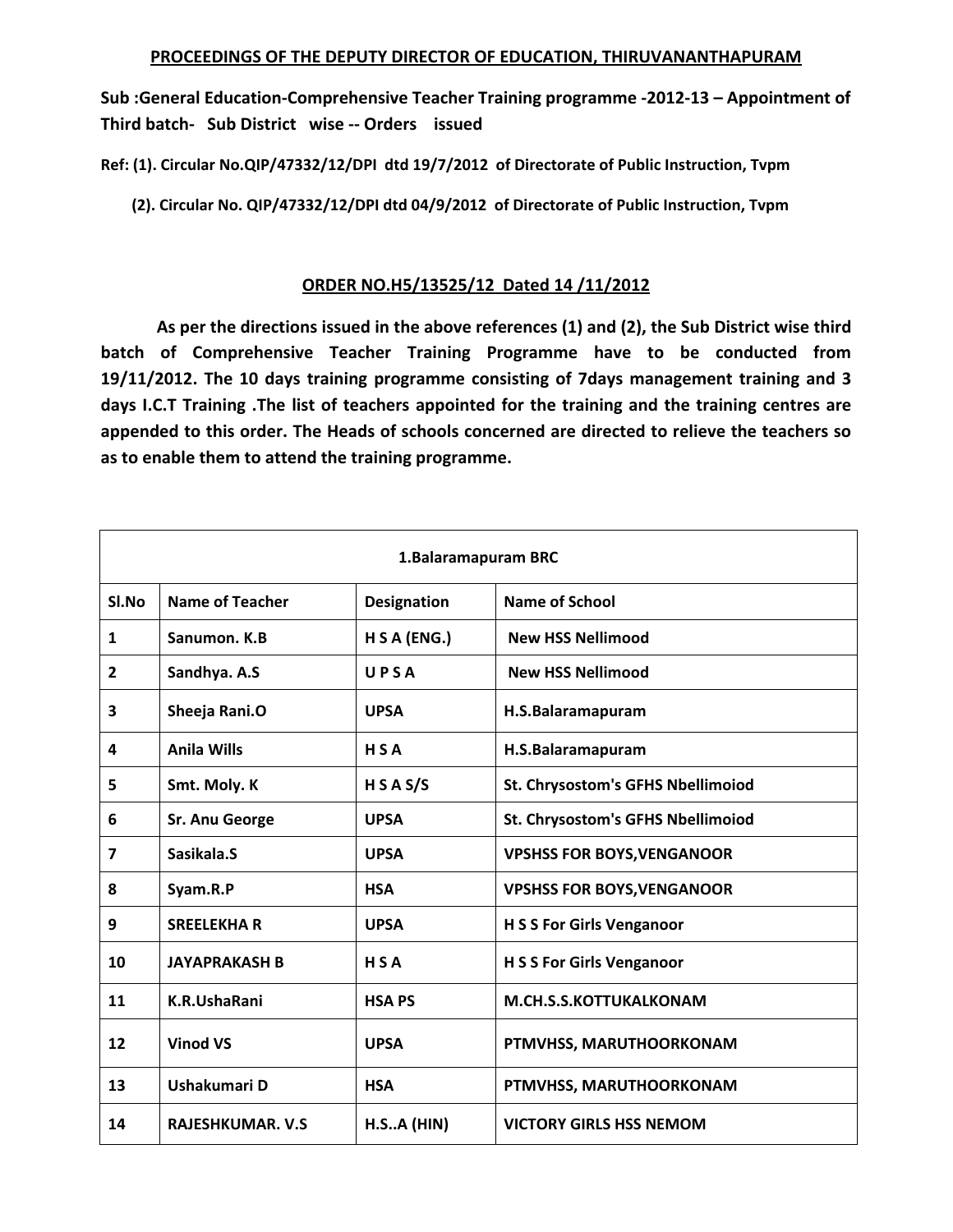| 15 | <b>REESHA SAM</b>         | <b>UPSA</b>           | <b>VICTORY GIRLS HSS NEMOM</b>      |
|----|---------------------------|-----------------------|-------------------------------------|
| 16 | Radhika.G                 | H.S.A Eng             | <b>GOVT.H.S.S BALARAMAPURAM</b>     |
| 17 | Geetha.R                  | U.P.S.A               | <b>GOVT.H.S.S BALARAMAPURAM</b>     |
| 18 | <b>Mary Cleeta D'cruz</b> | H.S.A(PS)             | St Mary's HSS Vizhinjam             |
| 19 | Nirmala Kumari.R          | <b>UPSA</b>           | <b>St Mary's HSS Vizhinjam</b>      |
| 20 | Irene.N                   | H.S.A                 | <b>Victory VHSS Nemom</b>           |
| 21 | Harit Mini J              | <b>PD Teacher</b>     | <b>Govt UPS Athiyanoor</b>          |
| 22 | Sivakumar ST              | <b>PD Teacher</b>     | <b>Govt UPS Mulloorpanavila</b>     |
| 23 | Maya P                    | <b>PD Teacher</b>     | <b>Govt UPS Nemom</b>               |
| 24 | <b>Bina VR</b>            | <b>PD Teacher</b>     | <b>Govt UPS Nemom</b>               |
| 25 | Jayachandrakumar B P      | <b>PD Teacher</b>     | <b>Govt UPS Puthichal</b>           |
| 26 | Valsalamma T              | <b>PD Teacher</b>     | Govt UPS Venganoor Bhagavathinada   |
| 27 | Naeesa A                  | <b>PD Teacher</b>     | <b>Govt HA LPS Vizhinjam</b>        |
| 28 | Manju SK                  | <b>PD Teacher</b>     | <b>Govt LPS Avanakuzhy</b>          |
| 29 | Selin Joseph M            | <b>PD Teacher</b>     | Govt LPS Kazhivormoolakkara         |
| 30 | Krishna Rakhi R           | <b>PD Teacher</b>     | <b>Govt LPS Kidarakuzhy</b>         |
| 31 | <b>Joy Varghese VL</b>    | <b>PD Teacher</b>     | <b>Govt D V LPS Kottukal</b>        |
| 32 | Joseph J                  | <b>PD Teacher</b>     | <b>Govt SNV LPS Kovalam</b>         |
| 33 | Anto J S Preetha          | <b>LPSA</b>           | <b>St Josephs LPS Balaramapuram</b> |
| 34 | Ajitha ST                 | <b>LPSA</b>           | <b>MSC LPS Kannancode</b>           |
| 35 | Sudharma Kumari K G       | <b>Sewing Teacher</b> | PTM LPS Maruthoorkonam              |
| 36 | Haseena UK                | <b>Arabic Teacher</b> | <b>LMS LPS Muttacauad</b>           |
| 37 | Thaha SH                  | <b>Arabic Teacher</b> | <b>SN UPS Kattachalkuzhy</b>        |
| 38 | Sheeba S                  | <b>UPSA</b>           | <b>SRS UPS Pallichal</b>            |
| 39 | Suma S                    | <b>UPSA</b>           | <b>SAS UPS Venganoor</b>            |
| 40 | <b>Lovely Alex V</b>      | <b>UPSA</b>           | <b>St Josephs UPS Venniyoor</b>     |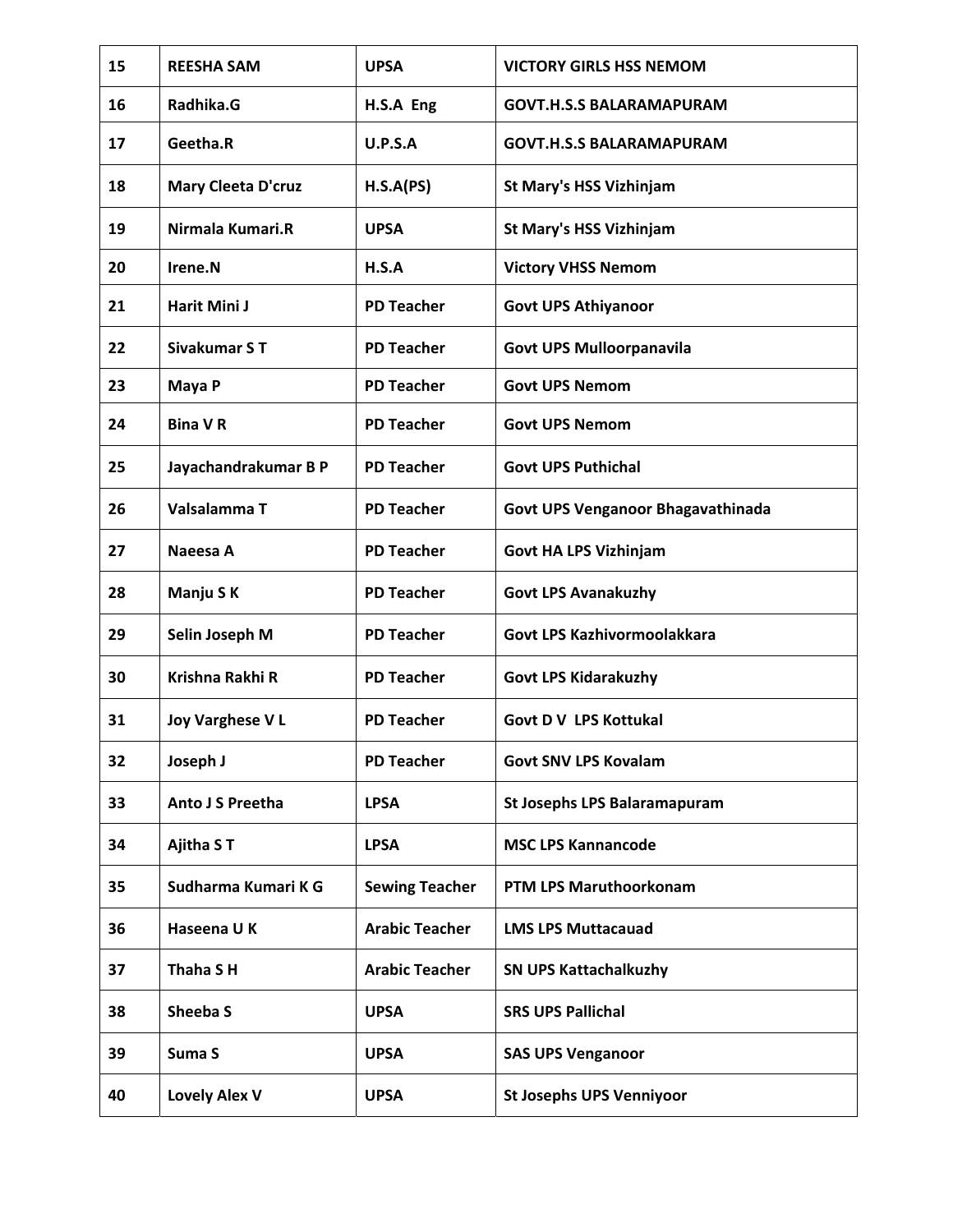|                | 2.Kattakada BRC         |                    |                                        |  |
|----------------|-------------------------|--------------------|----------------------------------------|--|
| SI.No          | <b>Name of Teacher</b>  | <b>Designation</b> | <b>Name of School</b>                  |  |
| $\mathbf{1}$   | <b>MOHAN KUMAR S.S</b>  | H S A (SS)         | <b>Govt.HSS Mylachal</b>               |  |
| $\overline{2}$ | <b>SANAL KUMAR S.K</b>  | <b>UPS A</b>       | <b>Govt.HSS Mylachal</b>               |  |
| 3              | Sreekala. L             | H.S.A Eng          | P.R. William High School Kattakada     |  |
| 4              | Sheela Joy. R           | <b>UPSA</b>        | P.R. William High School Kattakada     |  |
| 5              | <b>VANAJA KUMARI.R</b>  | <b>HSA - MAT</b>   | <b>KPMHS Krishnapuram</b>              |  |
| 6              | <b>BEENA SOMAN</b>      | <b>UPSA</b>        | <b>KPMHS Krishnapuram</b>              |  |
| 7              | <b>SANITHA BEEGUM</b>   | <b>HSA</b>         | <b>GVHSS POOVACHAL</b>                 |  |
| 8              | S. Latha Kumari         | <b>UPSA</b>        | Govt. H.S. Kandala                     |  |
| 9              | Manju.P                 | H.S.A              | Govt. H.S.S. Kulathummel               |  |
| 10             | Jayasree .S             | P.D. Teacher       | Govt. H.S.S. Kulathummel               |  |
| 11             | <b>MANJU.K.R</b>        | H.S.A(MAL)         | <b>GOVT : HSS VILAVOORKAL, MALAYAM</b> |  |
| 12             | <b>CHANDRALEKHA.R.S</b> | <b>P.D TEACHER</b> | <b>GOVT:HSS VILAVOORKAL, MALAYAM</b>   |  |
| 13             | <b>K ANIL KUMAR</b>     | <b>HSA</b>         | <b>GOVT GIRLS HSS MALAINKI</b>         |  |
| 14             | <b>V.S REMADEVI</b>     | <b>PD TEACHER</b>  | <b>GOVT GIRLS HSS MALAINKI</b>         |  |
| 15             | <b>PRIVITHA</b>         | H.S.A              | :LFHS ANTHIYOORKONAM                   |  |
| 16             | <b>RAVEENDRAN</b>       | <b>UPSA</b>        | :LFHS ANTHIYOORKONAM                   |  |
| 17             | <b>PRAKASH KUMAR.R</b>  | H.S.A SS           | <b>GOVT.H.S.S KEEZHAROOR</b>           |  |
| 18             | <b>AJITH KUMAR.T.T</b>  | <b>PD TEACHER</b>  | <b>GOVT.H.S.S KEEZHAROOR</b>           |  |
| 19             | <b>H VIJAYAKUMARI</b>   | H.S.A. HINDI       | <b>GOVT.V.H.S.S. VEERANAKAVU</b>       |  |
| 20             | <b>BINDU KV</b>         | <b>U.P.S.A</b>     | <b>GOVT.V.H.S.S. VEERANAKAVU</b>       |  |
| 21             | <b>Marykutty Thomas</b> | Pry Tr             | <b>St.Mary's LPS Marigiri</b>          |  |
| 22             | <b>Sheeba</b>           | Pry Tr             | <b>Lutheran LPS Kanacode</b>           |  |
| 23             | <b>Beneetta</b>         | Pry Tr             | <b>GLPS Kandankulangara</b>            |  |
| 24             | D.Vinitha               | Pry Tr             | <b>St. Thresias LPS Veliyamcode</b>    |  |
| 25             | Chinnamma.K             | Pry Tr             | <b>GUPS Kuttamala</b>                  |  |
| 26             | Sheeja .PS              | Pry Tr             | <b>LPS Vavode</b>                      |  |
| 27             | TK. Philoja             | Pry Tr             | <b>St.Albert's LPS Muthiyavila</b>     |  |
| 28             | Irine .C.L.             | Pry Tr             | Lutheran LPS Mylakkara                 |  |
| 29             | Shibin.B.Nath           | Pry Tr             | SNDP. LPS. Plampazhinji                |  |
| 30             | Sr. Beena Sebastian     | Pry Tr             | <b>RCLPS. Keezharoor</b>               |  |
| 31             | Sumangala.T             | Pry Tr             | St.Mary's LPS. Kundamonbhagom          |  |
| 32             | <b>Daisy George</b>     | Pry Tr             | <b>SGNM. LPS. Marthandeswaram</b>      |  |
| 33             | Suni                    | Pry Tr             | St. Teresa's UPS. Konniyoor            |  |
| 34             | Sunitha.P.D.            | Pry Tr             | St. Thresia's LPS. Thoongampara        |  |
| 35             | <b>Jaicy Mathew</b>     | Pry Tr             | Govt. TLPS. Cherucode                  |  |
| 36             | <b>J.Justin Grace</b>   | Pry Tr             | Lutheran LPS. Mylakkara                |  |
| 37             | <b>K.R.Sreelal</b>      | Pry Tr             | Govt. LPS. Paruthippally               |  |
| 38             | Shaina.J.S.             | Pry Tr             | Lutheran LPS. Thumarichal              |  |
| 39             | <b>C.D.Florence</b>     | Pry Tr             | <b>LMS. LPS. Arumalloor</b>            |  |
| 40             | Sheeba.S.M.             | Pry Tr             | MPM. LPS. Killy                        |  |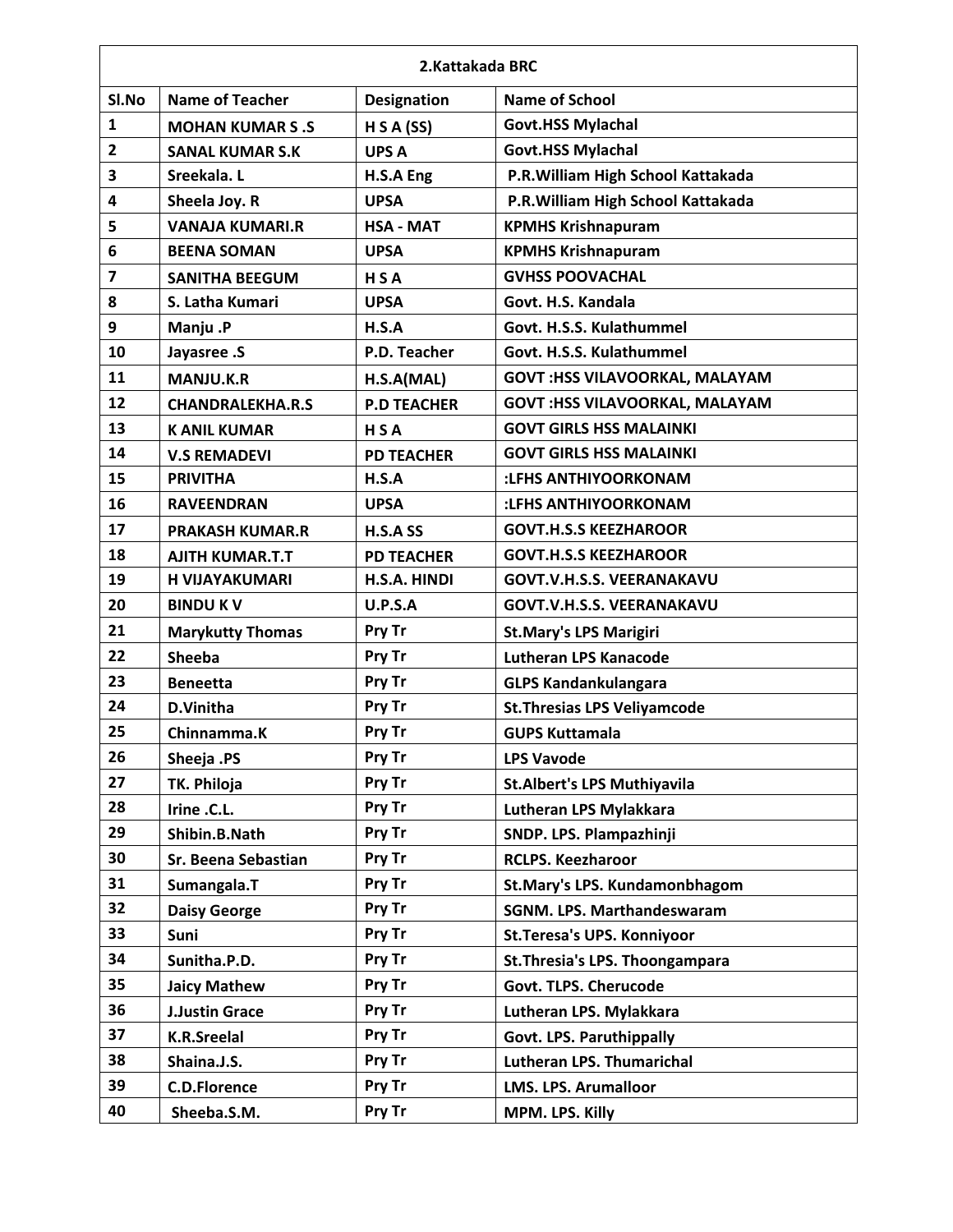|                | 3. Neyyattinkara BRC    |                    |                                     |  |
|----------------|-------------------------|--------------------|-------------------------------------|--|
| SI.No          | <b>Name of Teacher</b>  | <b>Designation</b> | <b>Name of School</b>               |  |
| $\mathbf{1}$   | <b>Baburaj Victor</b>   | H.S.A.(NS)         | <b>Govt Girls HSS Neyyattinkara</b> |  |
| $\overline{2}$ | P.C Sailaja             | <b>UPSA</b>        | <b>Govt Girls HSS Neyyattinkara</b> |  |
| 3              | <b>GILDA MARY</b>       | HSA (PS)           | <b>ST.MARY'S HS KAMUKINCODE</b>     |  |
| 4              | SHEELA.S.D              | UPSA               | <b>ST.MARY'S HS KAMUKINCODE</b>     |  |
| 5              | SHYLAJA.N               | HSA (Maths)        | <b>GOVT VHSS PARANIYAM</b>          |  |
| 6              | <b>VIMALA.S</b>         | PD Tr              | <b>GOVT VHSS PARANIYAM</b>          |  |
| 7              | <b>AMBIKA MABEL.T.C</b> | <b>HSA MATHS</b>   | <b>GOVT.H.S.KANJIRAMKULAM</b>       |  |
| 8              | <b>VILASINI L.</b>      | <b>PD TEACHER</b>  | <b>GOVT.H.S.KANJIRAMKULAM</b>       |  |
| 9              | Pouline M.              | PD Tchr            | Govt. HS Perumpazhuthoor            |  |
| 10             | Bindhu V.               | HSA                | Govt. HS Perumpazhuthoor            |  |
| 11             | <b>Stanly John</b>      | <b>UPSA</b>        | <b>St. Thomas H S S Amboori</b>     |  |
| 12             | <b>Sheila K Mathew</b>  | <b>HSA Mal</b>     | <b>St. Thomas H S S Amboori</b>     |  |
| 13             | <b>SUJALATHA.R.S</b>    | L.P.S.A            | <b>GHS, Thirupuram</b>              |  |
| 14             | <b>VIJAYABHASU.B.S</b>  | H.S.A              | <b>GHS, Thirupuram</b>              |  |
| 15             | <b>SUHAMA JOSEPH</b>    | <b>LPSA</b>        | LEO XIII H.S.S PULLUVILA            |  |
| 16             | <b>LATHIKA DEVI.R</b>   | <b>HSA.(NS).)</b>  | LEO XIII H.S.S PULLUVILA            |  |
| 17             | <b>BEENA M. LINO</b>    | <b>HSA</b>         | ST. HELEN'S G.H.S LOURDEPURAM       |  |
| 18             | <b>JEENET.L</b>         | <b>UPSA</b>        | ST. HELEN'S G.H.S LOURDEPURAM       |  |
| 19             | SYLAJA K                | H S A (SS)         | <b>G B H S S NEYYATTINKARA</b>      |  |
| 20             | <b>USHAKUMARICR</b>     | <b>PD TR</b>       | <b>GBHSSNEYYATTINKARA</b>           |  |
| 21             | Simi Lekha T.L          | <b>LPSA</b>        | <b>SALPS Olathanni</b>              |  |
| 22             | Suganthi.R              | <b>LPSA</b>        | <b>MSC LPS Valyavila</b>            |  |
| 23             | Ammini.S.S              | <b>LPSA</b>        | <b>MSC LPS Pampukala</b>            |  |
| 24             | Jiji Lawrence           | <b>LPSA</b>        | St Theresas convent neyyattinkara   |  |
| 25             | W.R.Heeba               | <b>LPSA</b>        | <b>Luthern LPSMaryamuttam</b>       |  |
| 26             | Asha prakash            | <b>UPSA</b>        | <b>SNDP UPS Karumkulam</b>          |  |
| 27             | <b>Mary Goomy</b>       | <b>LPSA</b>        | <b>St Anderw's LPS Karumkulam</b>   |  |
| 28             | Sathia Sobha            | <b>LPSA</b>        | <b>LMS LPS Kollavamvila</b>         |  |
| 29             | Suja.C.J                | <b>LPSA</b>        | <b>LMS LPS Chani</b>                |  |
| 30             | <b>C.Mary Sarmila</b>   | <b>LPSA</b>        | <b>LMS LPS Bhoothamcode</b>         |  |
| 31             | Girijakumari.S          | <b>LPSA</b>        | <b>St.Joseph's LPS Mulluvila</b>    |  |
| 32             | Jayakumari.S            | <b>LPSA</b>        | <b>LMS LPS Amaravila</b>            |  |
| 33             | G.L.Shoey               | <b>LPSA</b>        | <b>St.Jacob's LPS Mavilakkadavu</b> |  |
| 34             | Vasantha kumari.L       | <b>LPSA</b>        | <b>LMS LPS Kuttaninnathil</b>       |  |
| 35             | V.Kumari                | P.D.Teacher        | Govt Moh. LPS Pulluvila             |  |
| 36             | <b>Gladston Joel</b>    | <b>PD Teacher</b>  | <b>Govt JBS Amaravila</b>           |  |
| 37             | Thankam.D               | <b>PD.Teacher</b>  | <b>Govt JBS Neyyattinkara</b>       |  |
| 38             | Krishna kumar.L         | <b>PD.Teacher</b>  | <b>Govt LPS Poovar</b>              |  |
| 39             | S.K.Suja Rani           | <b>PD.Teacher</b>  | Govt LPS Kanjiramkulam              |  |
| 40             | R.G. Resmi              | <b>PD.Teacher</b>  | Govt UPS Nellikkakuzhi              |  |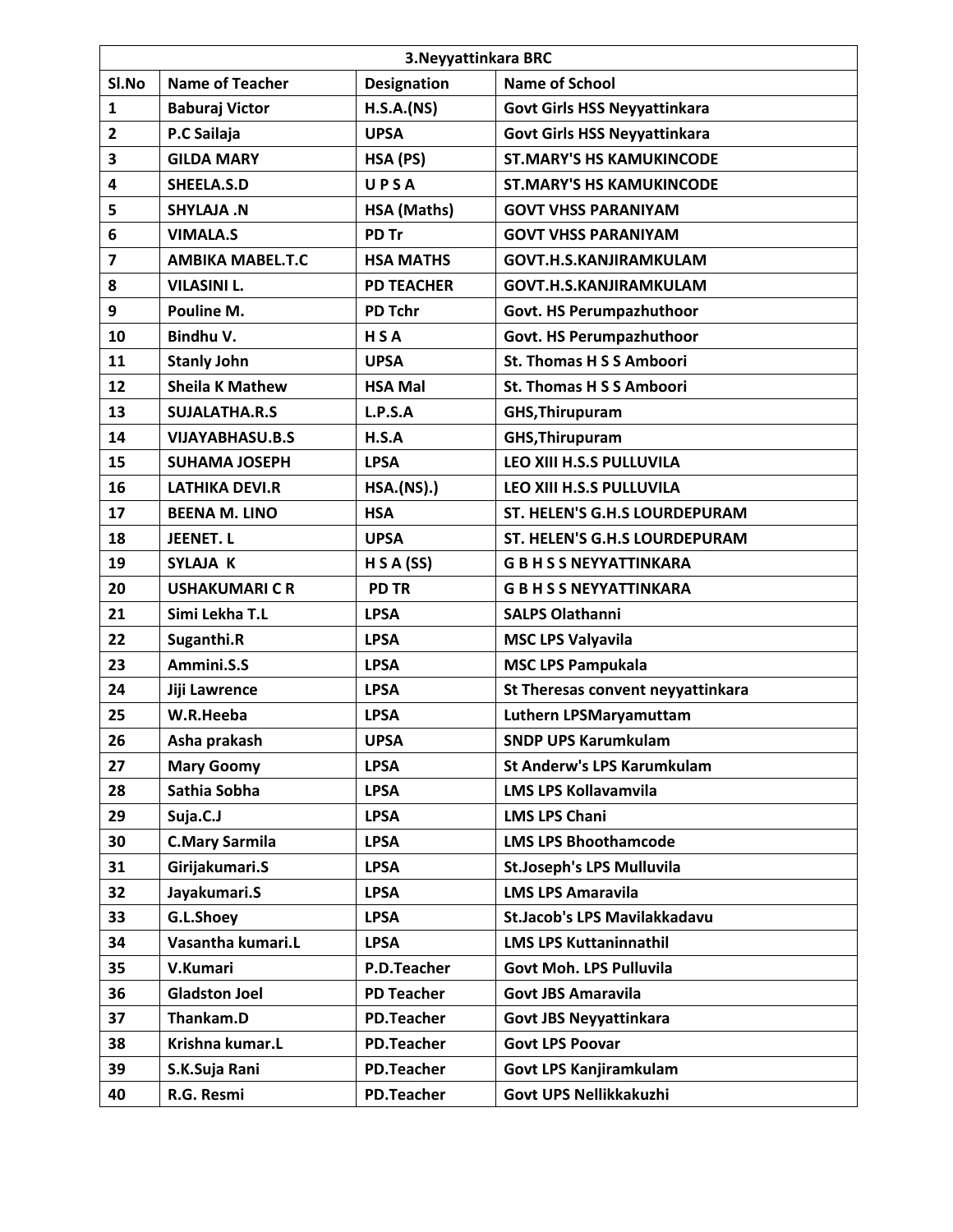|                | 4. Parassala BRC             |                    |                                    |  |
|----------------|------------------------------|--------------------|------------------------------------|--|
| SI.No          | <b>Name of Teacher</b>       | <b>Designation</b> | <b>Name of School</b>              |  |
| $\mathbf{1}$   | <b>VALSALAKUMARI.I.T</b>     | <b>UP</b>          | <b>GHSS ANAVOOR</b>                |  |
| $\overline{2}$ | <b>SUGATHAKUMARI .P.S</b>    | <b>HSA</b>         | <b>GHSS ANAVOOR</b>                |  |
| 3              | <b>REEJAMOLE</b>             | H.S.A              | GOVT:V&H.S.S.KULATHOOR             |  |
| 4              | SHEELA.V.K                   | <b>UPSA</b>        | GOVT:V&H.S.S.KULATHOOR             |  |
| 5              | Radha Krishnan. K            | <b>HSA</b>         | <b>PPMHS Karakonam</b>             |  |
| 6              | Sreekumar. S                 | <b>UPSA</b>        | <b>PPMHS Karakonam</b>             |  |
| 7              | <b>JEEVADAS</b>              | <b>PD TEACHER</b>  | <b>GOVT V&amp;HSS PARASSALA</b>    |  |
| 8              | <b>SREE DEVVI T.S</b>        | H S A(MAL)         | <b>GOVT V&amp;HSS PARASSALA</b>    |  |
| 9              | <b>S.Plasis</b>              | <b>H.S.A.</b>      | <b>St:Mathew's H S; Pozhiyoor</b>  |  |
| 10             | J.John Bhai                  | <b>P.E.T.</b>      | <b>St:Mathew's H S; Pozhiyoor</b>  |  |
| 11             | <b>Reslet Bai</b>            | <b>UPSA</b>        | <b>NKMGHSS Dhanuvachapuram</b>     |  |
| 12             | <b>Asok Kumar.V</b>          | <b>HSAPS</b>       | <b>NKMGHSS Dhanuvachapuram</b>     |  |
| 13             | <b>RADHAMONY</b>             | <b>HSANS</b>       | <b>NSS GHS DHANUVACHAPURAM</b>     |  |
| 14             | <b>Wincy Gladis.M.S</b>      | H.S.A              | Samuel LMS HS Parassala            |  |
| 15             | Sheeja Solaman               | <b>U.P.S.A</b>     | <b>Samuel LMS HS Parassala</b>     |  |
| 16             | <b>G.PREMA HONS LEENA</b>    | HSA (SS)           | <b>L.M.S TAMIL H.S PARASSALA</b>   |  |
| 17             | <b>K.LATHA</b>               | <b>UPSA</b>        | <b>L.M.S TAMIL H.S PARASSALA</b>   |  |
| 18             | <b>Bindu I</b>               | <b>HSA</b>         | <b>VPMHS Vellarada</b>             |  |
| 19             | Liji. SR                     | <b>UPSA</b>        | <b>VPMHS Vellarada</b>             |  |
| 20             | Suresh Kumar. P              | H S A              | <b>EVANS HS PARASSALA</b>          |  |
| 21             | <b>B.R.Sindhu</b>            | <b>UPSA</b>        | <b>GM UPS Kulathoor</b>            |  |
| 22             | Suresh .R                    | PD.Tr              | <b>Govt LPS Parasuvaikal</b>       |  |
| 23             | M.GloryStella                | PD.Tr              | <b>Govt .LPS Inchivila</b>         |  |
| 24             | <b>Justin Raj.S</b>          | PD.Tr              | <b>Govt HW LPS Kunnathukal</b>     |  |
| 25             | Jenet.M                      | <b>LPSA</b>        | <b>BM LPS Valiyavila</b>           |  |
| 26             | W.Ambili                     | <b>LPSA</b>        | <b>LMS LPS Emblikonam</b>          |  |
| 27             | T.JayaChandra Kumari         | PD.Tr              | <b>Govt LPS Ayinkamam</b>          |  |
| 28             | Johns Raj                    | <b>UPSA</b>        | <b>LMS LPS Perinbakonam</b>        |  |
| 29             | J.V.Anila                    | <b>LPSA</b>        | <b>LMS LPS Udiyamkulam</b>         |  |
| 30             | Glady John.J.R               | <b>UPSA</b>        | <b>LMS LPS Parasuvaikal</b>        |  |
| 31             | <b>K.Sasikumar</b>           | <b>UPSA</b>        | JayaMatha UPS Manoor               |  |
| 32             | <b>Edwin Samuel</b>          | <b>LPSA</b>        | <b>SALPS Kurumkutty</b>            |  |
| 33             | S.Florence John              | <b>LPSA</b>        | <b>LMS LPS Ponnamkulam</b>         |  |
| 34             | <b>C.Mary Nirmala Flower</b> | <b>UPSA</b>        | St.Joseph's UPS Pottayilkada       |  |
| 35             | R.Latha Kumari               | <b>LPSA</b>        | <b>MSC LPS Cheriyakollakudayal</b> |  |
| 36             | S.S.Geetha Jothish Bai       | <b>UPSA</b>        | <b>Evans UPS Parassala</b>         |  |
| 37             | <b>K.R VanajaKumari</b>      | <b>LPSA</b>        | AM LPS Kallimootukani              |  |
| 38             | <b>D.S Sherly</b>            | <b>LPSA</b>        | <b>LMS LPS Panachamoodu</b>        |  |
| 39             | <b>Beena Joseph</b>          | <b>LPSA</b>        | <b>St.George's LPS Amboori</b>     |  |
| 40             | Kala.L.S                     | <b>LPSA</b>        | <b>HM LPS Karacode</b>             |  |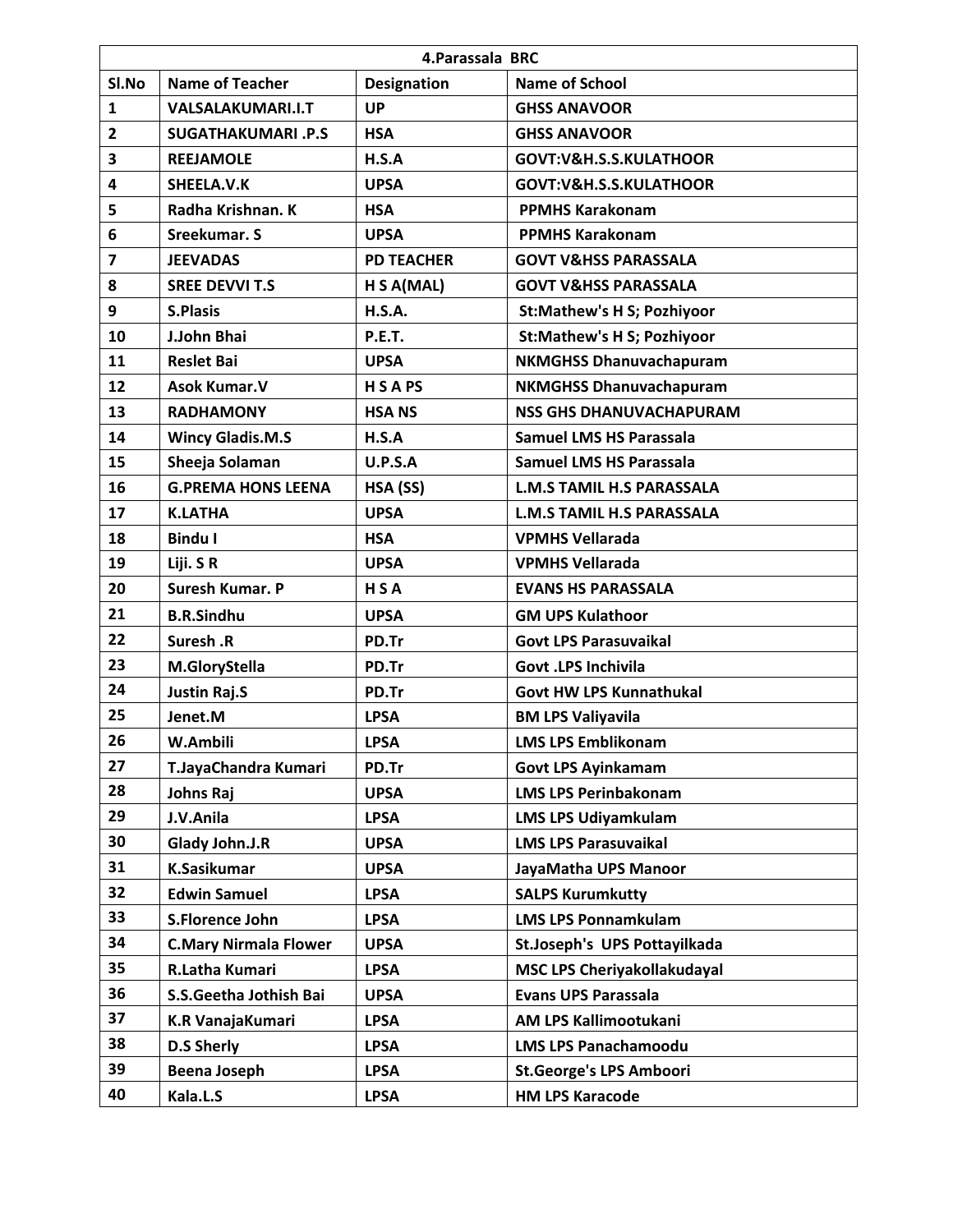|                         | <b>5.TVM NORTH BRC</b>   |             |                                      |  |
|-------------------------|--------------------------|-------------|--------------------------------------|--|
| 1                       | Jayasree. K.C            | <b>HSA</b>  | <b>Govt HS Pettah Girls</b>          |  |
| $\mathbf{2}$            | <b>Mohan Kumar.K</b>     | <b>HSA</b>  | <b>Model Girls Pattom</b>            |  |
| 3                       | Ambika .S                | <b>HSA</b>  | <b>Govt HS Katchani</b>              |  |
| 4                       | P. Saraswathi            | <b>HSA</b>  | <b>Govt Medical College</b>          |  |
| 5                       | V. Chandrashekara Pillai | <b>HSA</b>  | <b>Govt HS Kattachakonam</b>         |  |
| 6                       | Valsala . G              | <b>UPSA</b> | <b>Govt HS Vattiyoorkavu</b>         |  |
| $\overline{\mathbf{z}}$ | Philomina Joseph         | <b>UPSA</b> | <b>PSNM Peroorkada</b>               |  |
| 8                       | Sindhu. S                | <b>UPSA</b> | <b>SVM HS TVPM</b>                   |  |
| 9                       | D. Geetha                | <b>UPSA</b> | <b>Govt HS Pettah Boys</b>           |  |
| 10                      | <b>Febila</b>            | <b>UPSA</b> | <b>Govt HS Karikkakom</b>            |  |
| 11                      | Sree Lekha.K.B           | <b>HSA</b>  | <b>CLHS Peroorkada</b>               |  |
| 12                      | <b>Elizabeth George</b>  | <b>UPSA</b> | St. Goretti's Nalanchira             |  |
| 13                      | Susha.T                  | <b>HSA</b>  | <b>St. Mary's Vettucaud</b>          |  |
| 14                      | <b>Mariamma Philip</b>   | <b>HSA</b>  | <b>St. Mary's Pattom</b>             |  |
| 15                      | Lorence. D               | <b>UPSA</b> | St. Mary's Pattom                    |  |
| 16                      | Sheela . S. B            | <b>HSA</b>  | Haji HS Vallakadavu                  |  |
| 17                      | <b>Raina Louis</b>       | <b>HSA</b>  | St. Roch's HS                        |  |
| 18                      | <b>Gracelet Bhai</b>     | <b>UPSA</b> | <b>Fort Girls Mission</b>            |  |
| 19                      | <b>Annie George</b>      | <b>LPSA</b> | St. Roch's LPS                       |  |
| 20                      | <b>John Mathew</b>       | <b>UPSA</b> | St. Joseph                           |  |
| 21                      | Jiji Philip              | <b>LPSA</b> | <b>St.Gorettis LPS Nalanchira</b>    |  |
| 22                      | Nisha.RC                 | <b>LPSA</b> | <b>GLPS Sambhuvattom</b>             |  |
| 23                      | Sherly.C                 | <b>LPSA</b> | <b>St. Peters LPS Samghumughom</b>   |  |
| 24                      | <b>Jose PV</b>           | <b>UPSA</b> | <b>TEM UPS Peroorkada</b>            |  |
| 25                      | <b>TS Jayamma</b>        | <b>LPSA</b> | <b>G.San.HS LPS Fort</b>             |  |
| 26                      | Girija.P                 | <b>LPSA</b> | <b>GHS LPS Peroorkada</b>            |  |
| 27                      | Sindhu Zachriah          | <b>LPSA</b> | <b>GLPS Oolampara</b>                |  |
| 28                      | Sugandhi                 | <b>LPSA</b> | <b>GUPS Chettikulkangara</b>         |  |
| 29                      | Samlekha AS              | <b>LPSA</b> | LF MSC LPS Vettikonam                |  |
| 30                      | Prasheela Joseph         | <b>LPSA</b> | <b>St.Marys Convent LPS Vettukad</b> |  |
| 31                      | Ajithakumar              | <b>UPSA</b> | <b>GUPS Ulloor</b>                   |  |
| 32                      | <b>Shainy Rozario</b>    | <b>LPSA</b> | <b>St.Josephs LPS Kochuveli</b>      |  |
| 33                      | <b>Rosamma PT</b>        | <b>UPSA</b> | <b>St.Ephrems UPS Cheruvaikal</b>    |  |
| 34                      | Geetha kumari            | <b>UPSA</b> | <b>GUPS Palkulangara</b>             |  |
| 35                      | S.Sheeja                 | <b>UPSA</b> | <b>SPTPM GUPS Kuravankonum</b>       |  |
| 36                      | <b>Bindhu.VM</b>         | <b>LPSA</b> | <b>GLPS Pettah</b>                   |  |
| 37                      | <b>Minimol KR</b>        | <b>LPSA</b> | <b>DM GLPS Oruvathilkottah</b>       |  |
| 38                      | Shaija AS                | <b>UPSA</b> | <b>GUPS Thampanoor</b>               |  |
| 39                      | Leena                    | <b>LPSA</b> | <b>GLPS Fort</b>                     |  |
| 40                      | P.Radhakumari            | <b>LPSA</b> | <b>SCP Home LPS Pazhavangadi</b>     |  |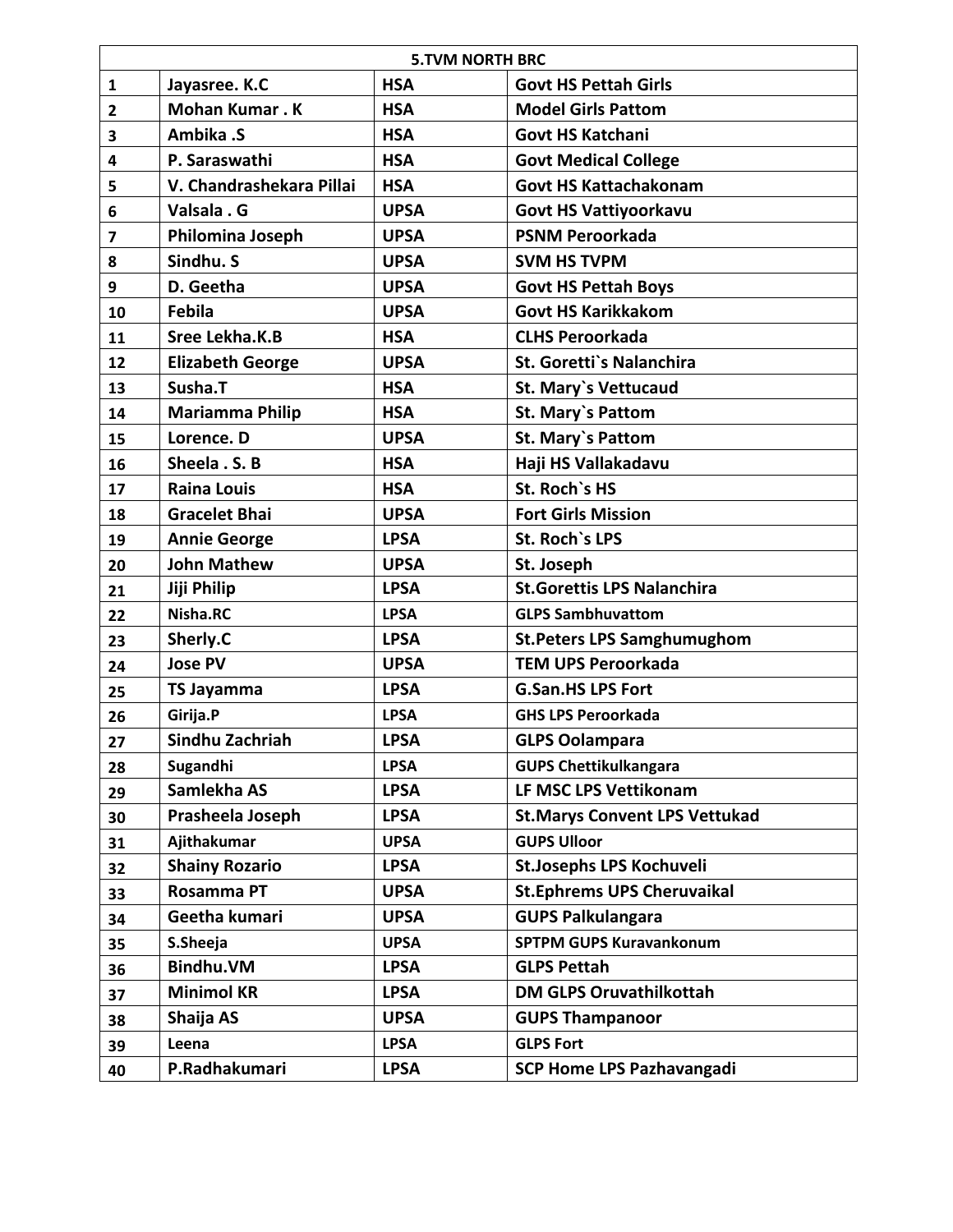|              | <b>6.TVM SOUTH BRC</b>     |                  |                               |  |
|--------------|----------------------------|------------------|-------------------------------|--|
| 1            | Ammini Kutty. B            | <b>HSA</b>       | <b>Model BHSS Chalai</b>      |  |
| $\mathbf{2}$ | Kala . P                   | <b>HSA</b>       | <b>Girls HSS Karamana</b>     |  |
| 3            | Lissy.V.K                  | <b>UPSA</b>      | <b>Girls HSS Cotton Hill</b>  |  |
| 4            | Saji. B                    | <b>HSA</b>       | St. Joseph HS TVPM            |  |
| 5            | <b>Mohammed Iqbal.A</b>    | <b>HSA</b>       | <b>Girls HS Chalai</b>        |  |
| 6            | Prameela Kumari. R         | <b>HSA</b>       | <b>HS Vazhamuttom</b>         |  |
| 7            | Sam John                   | <b>UPSA</b>      | <b>HS For Deaf Jegathy</b>    |  |
| 8            | Bindu. S                   | <b>UPSA</b>      | <b>HS Jegathy</b>             |  |
| 9            | Gifa SS                    | <b>UPSA</b>      | <b>GHS Pappanamcode</b>       |  |
| 10           | Lethika                    | <b>UPSA</b>      | <b>Govt HS Kaladi</b>         |  |
| 11           | Ajitha Rajan               | <b>HSA</b>       | <b>BHSS Karamana</b>          |  |
| 12           | R. Chellamma               | <b>HSA</b>       | <b>Tamil HS Chalai</b>        |  |
| 13           | Geetha. R                  | <b>UPSA</b>      | <b>BHSS Karamana</b>          |  |
| 14           | M.L. Sheela                | <b>UPSA</b>      | <b>Central HS East Fort</b>   |  |
| 15           | Jeslet. L                  | <b>HSA</b>       | <b>HSS Punnamoodu</b>         |  |
| 16           | Rema Kumari                | <b>UPSA</b>      | <b>VHSS for Manacaud</b>      |  |
| 17           | Maria Sugandhi. B          | <b>HSA</b>       | <b>CLGHS Peroorkada</b>       |  |
| 18           | Usha Gopala Krishnan       | <b>HSA</b>       | Fort HS                       |  |
| 19           | <b>Preetha Nair</b>        | <b>UPSA</b>      | <b>RKD NSS Sasthamangalam</b> |  |
| 20           | M. Bhavani                 | <b>UPSA</b>      | <b>Fort HS</b>                |  |
| 21           | VIJAYAKUMARI.K.G.          | <b>PDT</b>       | <b>GUPS THIRUMALA</b>         |  |
| 22           | <b>SASIKALA</b>            | <b>PDT</b>       | <b>GUPS VALIYATHURA</b>       |  |
| 23           | <b>S.L.AMBI SAROJAM</b>    | <b>PDT</b>       | <b>GLPS ARAMADA</b>           |  |
| 24           | <b>R.RAJU</b>              | <b>PDT</b>       | <b>GOVT.TAMIL LPS CHALAI</b>  |  |
| 25           | JACOB.T.A.                 | <b>PDT</b>       | <b>GLPS COTTON HILL</b>       |  |
| 26           | HAJIRA.P.B.                | <b>LPSA</b>      | <b>GLPS KANJIRAMPARA</b>      |  |
| 27           | <b>M.HALEEMA</b>           | <b>LPSA</b>      | <b>GHSLPS KARAMANA</b>        |  |
| 28           | <b>K.K.SUDARSANA KUMAR</b> | <b>PDT</b>       | <b>GSSLPS KARAMANA</b>        |  |
| 29           | USHA KUMARI.B.             | <b>PDT</b>       | <b>GLPS KUNNAPPUZHA</b>       |  |
| 30           | SASI.V.K.                  | <b>PDT</b>       | <b>GLPS KURIATHI</b>          |  |
| 31           | SUNIJA.S.                  | <b>PDT</b>       | <b>GLPS MANGAUD</b>           |  |
| 32           | <b>BINDU.A.</b>            | <b>PDT</b>       | <b>GLPS METTUKKADA</b>        |  |
| 33           | <b>KUMARI LATHA.S.</b>     | <b>PDT</b>       | <b>GLPS MUDAVANMUGAL</b>      |  |
| 34           | <b>R.NIRMAL JYOTHI</b>     | <b>PDT</b>       | <b>GLPS PANGODU</b>           |  |
| 35           | SAJITHA.S.KUMAR            | <b>LPSA</b>      | <b>HSLPS PAPPANAMCODE</b>     |  |
| 36           | SAJIMON.N.                 | <b>JR.ARABIC</b> | <b>GLPS PACHALLOOR</b>        |  |
| 37           | <b>B.S.DEEPA</b>           | <b>LPSA</b>      | <b>GLPS POONKULAM</b>         |  |
| 38           | <b>USHA PHILIP</b>         | <b>PDT</b>       | <b>GLPS SASTHAMANGALAM</b>    |  |
| 39           | SINDHU.V.S.                | <b>LPSA</b>      | <b>GLPS THIRUVALLAM</b>       |  |
| 40           | AJITHA.S.                  | <b>LPSA</b>      | <b>GLPGS VALIYATHURA</b>      |  |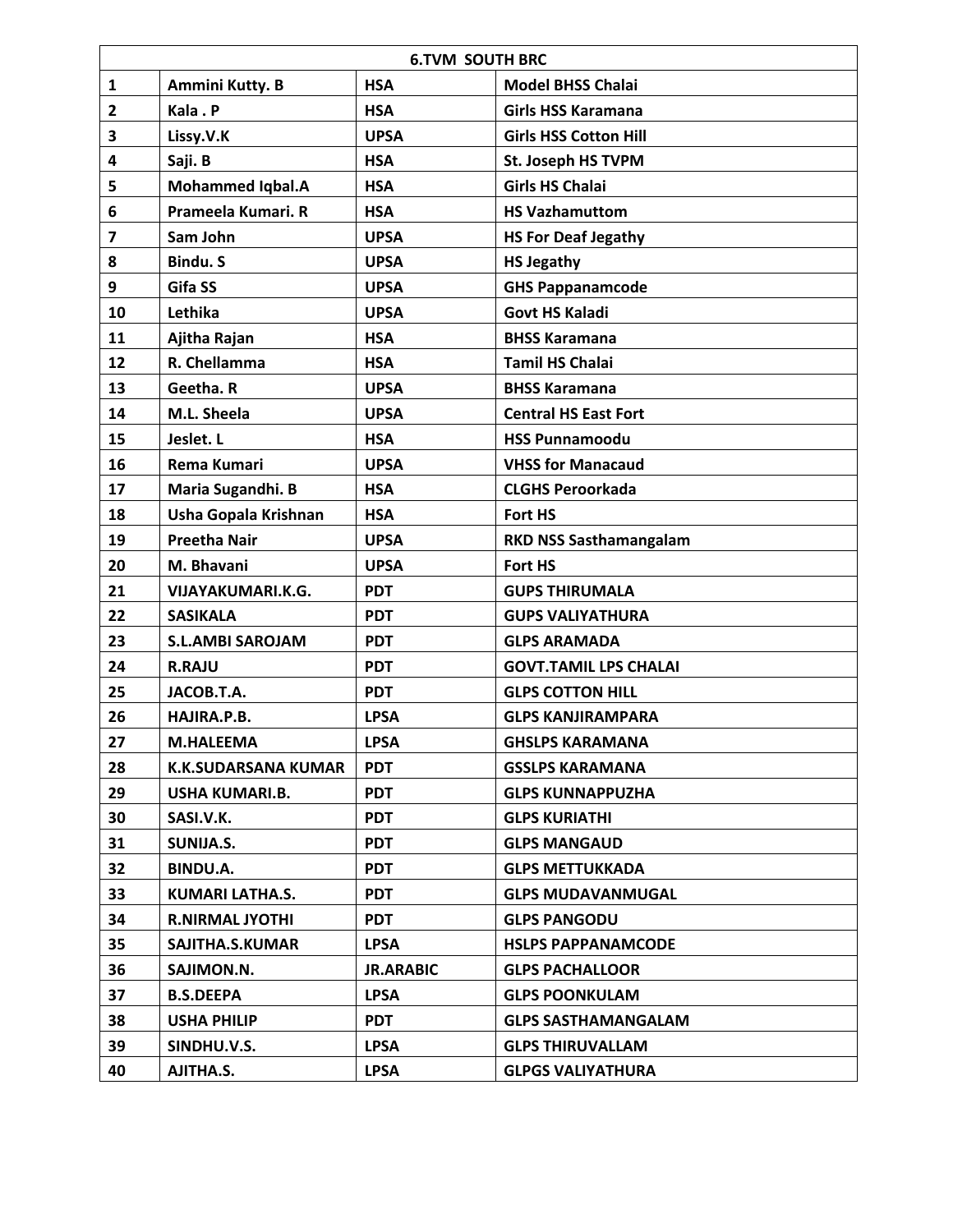|                | 7. KANIYAPURAM BRC         |                    |                                      |  |
|----------------|----------------------------|--------------------|--------------------------------------|--|
| SI.No          | <b>NAME</b>                | <b>DESIGNATION</b> | <b>NAME OF SCHOOL</b>                |  |
| 1              | K.K. Valsala               | <b>UPSA</b>        | <b>GGHS Kaniyakulangara</b>          |  |
| $\overline{2}$ | Jaya Prahaba (H)           | <b>HSA</b>         | <b>GHS Sreekariyam</b>               |  |
| 3              | Sujatha .V                 | <b>HSA</b>         | <b>GHS Kulathoor</b>                 |  |
| 4              | Remesan                    | <b>UPSA</b>        | <b>GHS Kazhakuttom</b>               |  |
| 5              | Madhu.M.R                  | <b>UPSA</b>        | <b>GHS Veiloor</b>                   |  |
| 6              | V. Beena                   | <b>UPSA</b>        | <b>GHS Thonnakkal</b>                |  |
| 7              | L. Deepthi                 | <b>HSA</b>         | <b>GHS Neduveli</b>                  |  |
| 8              | Kannan. K. P               | <b>HSA</b>         | <b>GHS Pirappancode</b>              |  |
| 9              | C. Ushakumari              | <b>UPSA</b>        | <b>GHS Ayirooppara</b>               |  |
| 10             | <b>Shainy Abraham</b>      | <b>HSA</b>         | <b>GBHS Kaniuakulangara</b>          |  |
| 11             | V. L. Sreeja               | <b>HSA</b>         | <b>LVHS Pothencode</b>               |  |
| 12             | Aneeja. G.S                | <b>UPSA</b>        | <b>MVHS Thundathil</b>               |  |
| 13             | Manju. S.S                 | <b>UPSA</b>        | <b>SNGHS Chempazhanthi</b>           |  |
| 14             | Lekha Rani. S              | <b>UPSA</b>        | St. Augustin's Murukkumpuzha         |  |
| 15             | Renuka. T.S                | <b>UPSA</b>        | <b>MBHS Kaniyapuram</b>              |  |
| 16             | <b>Anil Kumar</b>          | <b>HSA</b>         | <b>MGHS Kaniyapuram</b>              |  |
| 17             | Paul chend. V.B            | <b>HSA</b>         | <b>St. Vincent Kaniyapuram</b>       |  |
| 18             | <b>Shirly Perera</b>       | <b>HSA</b>         | St. Michales Kadinamkulam            |  |
| 19             | Santha . P. Netto          | <b>UPSA</b>        | <b>Pallithura HSS</b>                |  |
| 20             | <b>Sunitha Christopher</b> | <b>HSA</b>         | St. Augustines Murukkumpuzha         |  |
| 21             | SHEEJA.K.N                 | PDTR.              | <b>GLPS MANACKKAL</b>                |  |
| 22             | <b>JOSE.S</b>              | PDTR.              | <b>LPS KAILATHUKONAM</b>             |  |
| 23             | <b>SHANIFA.S</b>           | PDTR.              | <b>GLPS THIRUVELLOOR</b>             |  |
| 24             | MINI.M.S                   | PDTR.              | <b>GLPS PUTHENTHOPE</b>              |  |
| 25             | <b>SHAMEENA BEEGOM.H</b>   | PDTR.              | <b>GLPS THACHAPPALLY</b>             |  |
| 26             | <b>VALSALA.S</b>           | PDTR.              | <b>GLPS PATTATHIL</b>                |  |
| 27             | <b>ANITHAKUMARI.J</b>      | PDTR.              | <b>GLPS ALUMMOODU</b>                |  |
| 28             | SHEENA.L.R                 | PDTR.              | <b>GLPS THUMBA</b>                   |  |
| 29             | <b>SELVIYA.A</b>           | PDTR.              | <b>GLPS UTHIYARAMOOLA</b>            |  |
| 30             | <b>SURESHKUMAR.K</b>       | PDTR.              | <b>GUPS POTHENCODE</b>               |  |
| 31             | SAJIDA BEEVI.M             | <b>UPSA</b>        | <b>GUPS KANIYAPURAM</b>              |  |
| 32             | RADHA.C.L                  | PDTR.              | <b>GUPS EDAVILAKOM</b>               |  |
| 33             | ZAHIRA.A                   | PDTR.              | <b>GUPS KALLOOR</b>                  |  |
| 34             | REMYA.L.RAJU               | <b>LPSA</b>        | <b>GUPS KATTAIKONAM</b>              |  |
| 35             | <b>SOUDA BEEVI.A</b>       | PDTR.              | <b>GUPS KARIYAVATTOM</b>             |  |
| 36             | SREELEKHA.V.M              | <b>UPSA</b>        | <b>GUPS CHANTHAVILA</b>              |  |
| 37             | <b>VINOD.T</b>             | PDTR.              | <b>GUPS PARACKKAL</b>                |  |
| 38             | <b>LISY</b>                | <b>UPSA</b>        | <b>ST. THOMAS UPS POTHENCODE</b>     |  |
| 39             | RAJI.M.J                   | <b>UPSA</b>        | <b>ST.IGNATIOUS UPS PUTHENTHOPE</b>  |  |
| 40             | <b>PATRICIA EDMOND</b>     | <b>LPSA</b>        | <b>ST.ANDREWS UPS CHITTATTUMUKKU</b> |  |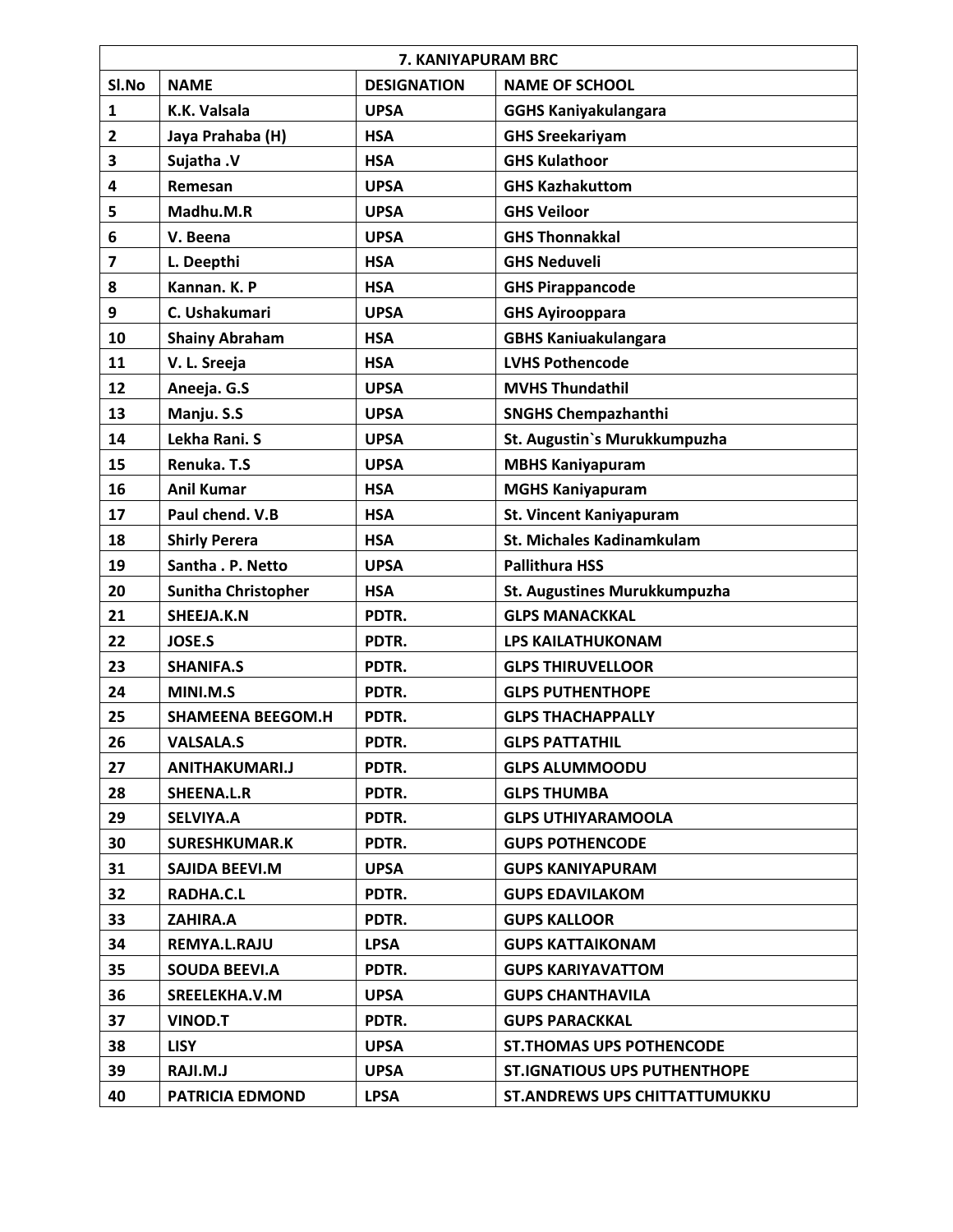|                         | <b>8.NEDUMANGAD BRC</b>  |                   |                                  |  |
|-------------------------|--------------------------|-------------------|----------------------------------|--|
| <b>NO</b>               | <b>TEACHER</b>           |                   | <b>SCHOOL</b>                    |  |
| 1                       | Jayakumary S             | <b>PD Teacher</b> | <b>Theviarkunnu TLPS</b>         |  |
| $\overline{2}$          | <b>VEENA BHANU.L</b>     | <b>PD Teacher</b> | <b>Uriacode LPS</b>              |  |
| 3                       | SURESH, N                | <b>PD Teacher</b> | <b>Aryanad Luthergiri UPS</b>    |  |
| 4                       | <b>THANKAMANI.M</b>      | <b>PD Teacher</b> | <b>Vattappara LMALPS</b>         |  |
| 5                       | <b>MINIKUMARY</b>        | <b>PD Teacher</b> | <b>Edanila UPS</b>               |  |
| 6                       | ADARSH.M.M               | <b>PD Teacher</b> | <b>Veliyanoor PSNMUPS</b>        |  |
| $\overline{\mathbf{z}}$ | SUJATHA.O                | <b>PD Teacher</b> | <b>Vellanad LPS</b>              |  |
| 8                       | SHEEBAKUMARY.T.S         | <b>PD Teacher</b> | <b>Velloorkonam LPS</b>          |  |
| 9                       | Priya Y                  | <b>PD Teacher</b> | <b>Aryanad LPS</b>               |  |
| 10                      | <b>SHERLEY ABRAHAM</b>   | <b>PD Teacher</b> | <b>Attinpuram Pt.UPS</b>         |  |
| 11                      | SINI.M.R                 | <b>PD Teacher</b> | <b>Aruvikkara LPS</b>            |  |
| 12                      | <b>BINITHAKUMARY.G.S</b> | <b>PD Teacher</b> | <b>Anad LPS</b>                  |  |
| 13                      | <b>SASLATHA.N.S</b>      | <b>PD Teacher</b> | <b>Azhicode UPS</b>              |  |
| 14                      | <b>REEJA.C.R</b>         | <b>PD Teacher</b> | <b>Changa LPS</b>                |  |
| 15                      | <b>GAYATHRIDEVI.V.R</b>  | <b>PD Teacher</b> | <b>Kokkothamangalam LPS</b>      |  |
| 16                      | <b>ANITHAKUMARY.L</b>    | <b>PD Teacher</b> | <b>Kolla LPS</b>                 |  |
| 17                      | <b>SREEKUMARY.N</b>      | <b>PD Teacher</b> | <b>Kulappada LPS</b>             |  |
| 18                      | SHIBU.K.S                | <b>PD Teacher</b> | <b>Kuzhivila LPS</b>             |  |
| 19                      | SOUMYA.R.S               | <b>PD Teacher</b> | <b>Marangad Pt.LPS</b>           |  |
| 20                      | <b>USHAKUMARY.L.B</b>    | <b>PD Teacher</b> | <b>Mukkolackal LPS</b>           |  |
| 21                      | SREELEKHA.O              | <b>PD Teacher</b> | <b>Nedumangad LMALPS</b>         |  |
| 22                      | <b>REETHA.S</b>          | <b>PD Teacher</b> | <b>GLPS NEDUMANGAD</b>           |  |
| 23                      | SHYJA.A.M                | <b>PD Teacher</b> | <b>Panavoor LPS</b>              |  |
| 24                      | <b>SUDHA.P.R</b>         | <b>PD Teacher</b> | <b>Panayamuttom LPS</b>          |  |
| 25                      | SMITHA.S.S               | <b>PD Teacher</b> | <b>Paruthikuzhy LPS</b>          |  |
| 26                      | <b>VILASINI.R.J</b>      | <b>PD Teacher</b> | Pazhayatheruvu LPS               |  |
| 27                      | <b>KAVITHA.P.S</b>       | <b>PD Teacher</b> | Perayam UPS                      |  |
| 28                      | <b>DEVI KRISHNA.P</b>    | <b>PD Teacher</b> | Perinjaramoola TLPS              |  |
| 29                      | JANSI                    | <b>PD Teacher</b> | <b>Poovathoor LPS</b>            |  |
| 30                      | SAJANI.M.G               | <b>PD Teacher</b> | <b>Ramapuram UPS</b>             |  |
| 31                      | SIMI.C.S                 | <b>HSA</b>        | <b>GHSS ARUVIKARA</b>            |  |
| 32                      | V Padmakumar             | <b>HSA</b>        | <b>GOVT GIRLS HSS NEDUMANGAD</b> |  |
| 33                      | <b>UDAYAKUMAR</b>        | <b>HSA</b>        | <b>GOVT TRIBAL HS MEENANKAL</b>  |  |
| 34                      | <b>PRADEEP.P.S</b>       | <b>HSA</b>        | <b>GOVT VHSS ARYANAD</b>         |  |
| 35                      | <b>MEERA</b>             | <b>HSA</b>        | <b>GHSS THOLICODE</b>            |  |
| 36                      | <b>SAROJA</b>            | <b>HSA</b>        | <b>LMS HSS VATTAPARA</b>         |  |
| 37                      | <b>A.MANIYAN</b>         | <b>HSA</b>        | <b>GHSS KARIPOOR</b>             |  |
| 38                      | <b>SAJAYAKUMAR</b>       | <b>HSA</b>        | <b>GOVT VHSS NEDUMANGAD</b>      |  |
| 39                      | <b>SINDU .SS</b>         | <b>HSA</b>        | <b>SNV HS ANAD</b>               |  |
| 40                      | <b>ASHA SAMEENA</b>      | <b>HSA</b>        | PNM KMVHSS PANAVOOR              |  |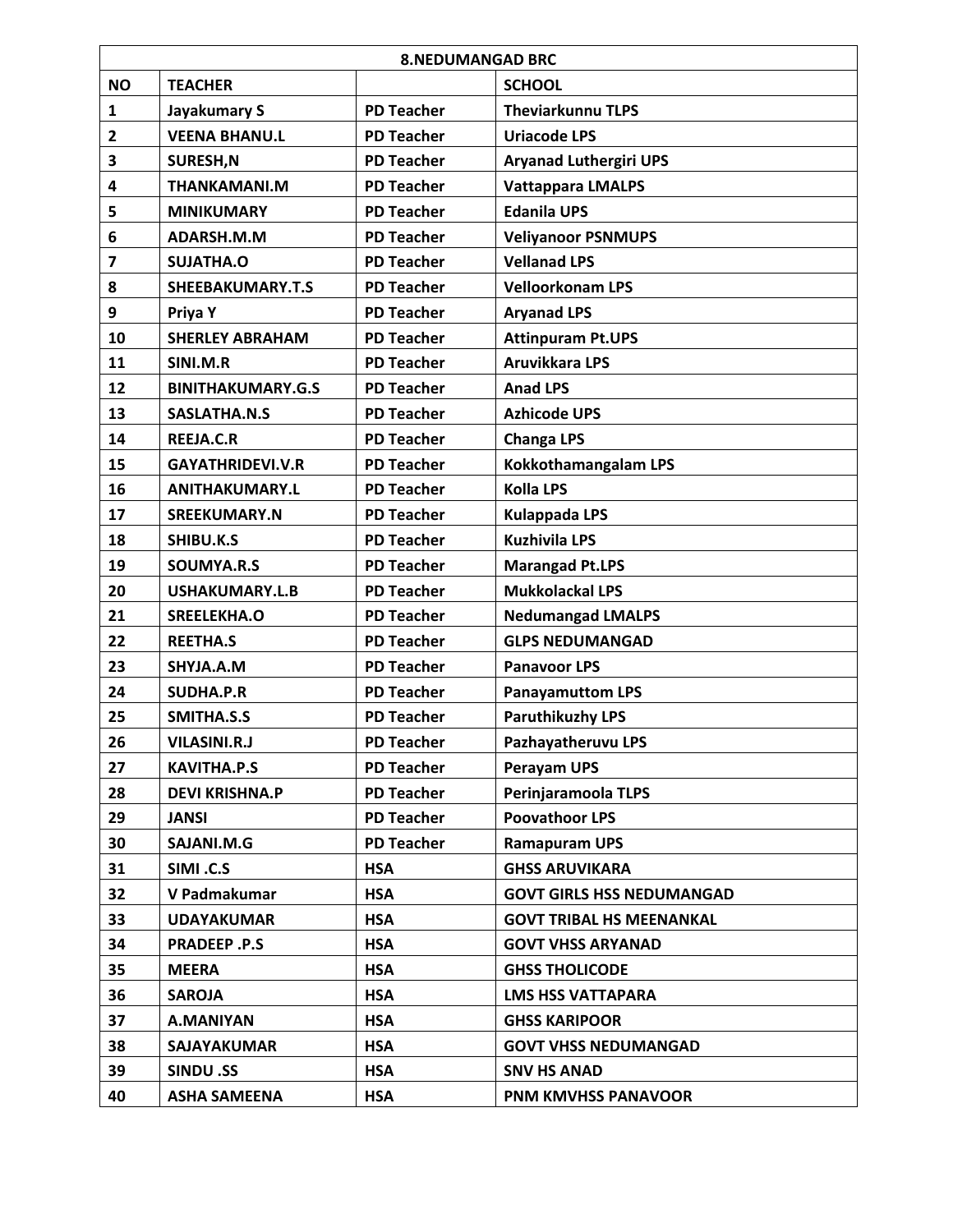|                         | <b>9.ATTINGAL BRC</b>     |                  |                                |  |
|-------------------------|---------------------------|------------------|--------------------------------|--|
|                         |                           | <b>NAME OF</b>   |                                |  |
| SL.NO                   | <b>NAME OF SCHOOL</b>     | <b>TEACHER</b>   | <b>SUBJECT</b>                 |  |
| $\mathbf{1}$            | Sherly.R                  | P.D.Tr           | <b>GLPS Melattumoozhy</b>      |  |
| $\mathbf{2}$            | K.S.Manju                 | P.D.Tr           | <b>GLPS Nedumkaitha</b>        |  |
| 3                       | K.M.Sajeetha              | P.D.Tr           | <b>GLPs Venjaramood</b>        |  |
| 4                       | C.K. Deepa                | P.D.Tr           | <b>GBVUPS Keezhattingal</b>    |  |
| 5                       | K.B.Bindhu                | P.D.Tr           | <b>GUPS Kudavoorkonam</b>      |  |
| 6                       | M.S.Dolly                 | P.D.Tr           | <b>GLPS Ottoor</b>             |  |
| $\overline{\mathbf{z}}$ | <b>M.shaharban Beegum</b> | P.D.Tr           | <b>GUPS Palavila</b>           |  |
| 8                       | S.Sobhana                 | P.D.Tr           | <b>GUPS Chirayinkil</b>        |  |
| 9                       | Vijayakumari.K.S          | P.D.Tr           | <b>GUPS Mudapuram</b>          |  |
| 10                      | H.Sabeena                 | P.D.Tr           | <b>GUPS Mathaserikonam</b>     |  |
| 11                      | <b>S.Nowshad</b>          | P.D.Tr           | <b>Govt.Town UPS Attingal</b>  |  |
| 12                      | Kamaladevi.P              | P.D.Tr           | <b>GUPS Mudapuram</b>          |  |
| 13                      | S.S.Sowmya                | P.D.Tr           | <b>GLpS Padanilam</b>          |  |
| 14                      | <b>Bindhu.S</b>           | P.D.Tr           | <b>GLPS Edacode</b>            |  |
| 15                      | S.Bindhu                  | P.D.Tr           | <b>GLPS Paravoorkonam</b>      |  |
| 16                      | <b>N.</b> .Nowfal         | P.D.Tr           | <b>GLPS Poovanathumood</b>     |  |
| 17                      | Kavitha surendran         | P.D.Tr           | <b>GLPS Vellumannady</b>       |  |
| 18                      | <b>Sulfath Beevi</b>      | P.D.Tr           | <b>GSVUPS Puravoor</b>         |  |
| 19                      | Shibu.VS                  | P.D.Tr           | <b>GLPS Perumathura</b>        |  |
| 20                      | Kishor.S                  | P.D.Tr           | <b>GLPS Alamcode</b>           |  |
| 21                      | Syamalakumari.K           | P.D.Tr           | <b>GLPS Perumathura</b>        |  |
| 22                      | Rajani.R.V                | <b>LPSA</b>      | <b>GLPS Perunguzhy</b>         |  |
| 23                      | P.S.Remya                 | <b>LPSA</b>      | <b>GLPS Poovanathumood</b>     |  |
| 24                      | Girijakumari.S            | P.D.Tr           | <b>GLPS Alamcode</b>           |  |
| 25                      | Maya.R                    | P.D.Tr           | <b>GLPS Perumala</b>           |  |
| 26                      | VijiPappachan             | P.D.Tr           | <b>GUPS Sreenarayanapuram</b>  |  |
| 27                      | Geetha.V                  | P.D.Tr           | <b>GLPS Edacode</b>            |  |
| 28                      | Shini.A                   | P.D.Tr           | <b>GLPS Perunguzhy</b>         |  |
| 29                      | C.Lethikakumari           | P.D.Tr           | <b>GLPS Paravoorkonam</b>      |  |
| 30                      | Beenakumari.S             | <b>UPSA</b>      | <b>MGM UPS Edacode</b>         |  |
| 31                      | <b>L. SARADA DEVI</b>     | <b>ENG</b>       | <b>PNM GHSS KOONTHALLOOR</b>   |  |
| 32                      | <b>GEETHA.M</b>           | <b>HINDI</b>     | <b>GOVT GIRLS HSS ATTINGAL</b> |  |
| 33                      | SREELATHA .B              | <b>HSA</b>       | <b>GHSS ELAMPA</b>             |  |
| 34                      | <b>PRADEEPKUMAR.C</b>     | <b>MALAYALAM</b> | <b>GHSS KAVALAYOOR</b>         |  |
| 35                      | <b>A.SHAFEEK</b>          | <b>ENGLISH</b>   | <b>GHSS VENJARAMOODU</b>       |  |
| 36                      | <b>NOUSHAD</b>            | <b>MAL</b>       | <b>GHSS AZHOOR</b>             |  |
| 37                      | SABU .N                   | <b>ENG</b>       | <b>GHS AVANAVANCHERY</b>       |  |
| 38                      | <b>ANITHAKUMARI .B.S</b>  | <b>HINDI</b>     | <b>GOVT VHSS ALAMCODE</b>      |  |
| 39                      | SHEEJA.B                  | H S A (HINDI)    | <b>GOVT BHSS ATTINGAL</b>      |  |
| 40                      | <b>GEETHA .P.S</b>        | <b>HINDI</b>     | <b>GOVT VHSS NJEKAD</b>        |  |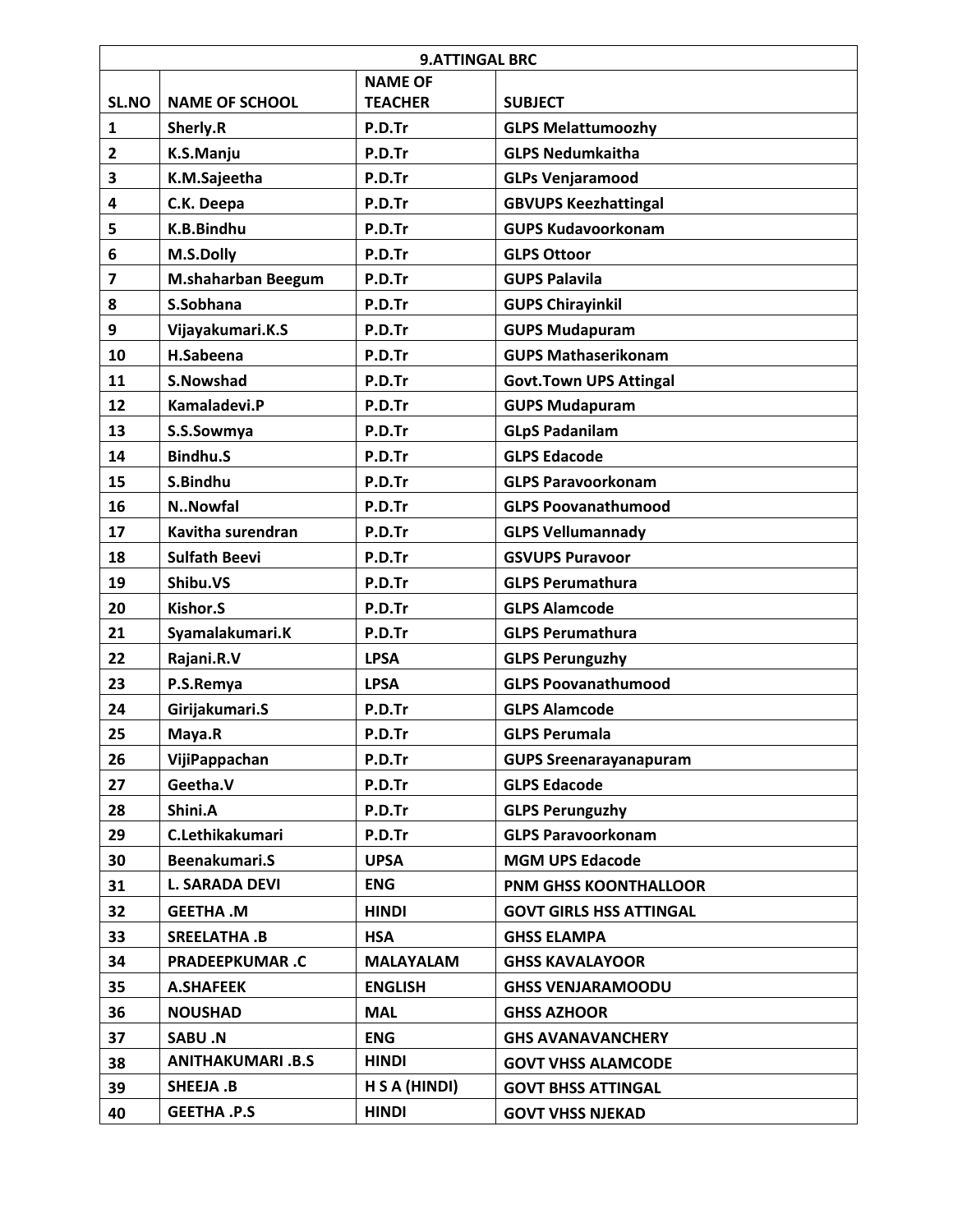|              | <b>10.PALODE BRC</b>     |                |                                |  |
|--------------|--------------------------|----------------|--------------------------------|--|
|              |                          | <b>NAME OF</b> |                                |  |
| SL.NO        | <b>NAME OF SCHOOL</b>    | <b>TEACHER</b> | <b>SUBJECT</b>                 |  |
| 1            | SINDHU V R               | <b>LPSA</b>    | <b>GWLPS MARUTHAMALA</b>       |  |
| $\mathbf{2}$ | <b>KISHOR KUMAR</b>      | <b>LPSA</b>    | <b>GLPS KANJIRAMPARA</b>       |  |
| 3            | <b>SAJAD M G</b>         | <b>LPSA</b>    | <b>KVLPS THEMALA</b>           |  |
| 4            | <b>NOMA P NAIR</b>       | <b>LPSA</b>    | <b>TKMLPS MANTHURUTHY</b>      |  |
| 5            | <b>BENS LAL .G</b>       | <b>LPSA</b>    | <b>SNLPS KAKKANIKARA</b>       |  |
| 6            | <b>JASIM.SN</b>          | <b>LPSA</b>    | <b>SVLPS THUMPODE</b>          |  |
| 7            | <b>DEEPTHY</b>           | <b>LPSA</b>    | <b>SKVLPS VENKITTAMMOODE</b>   |  |
| 8            | SMITHA SR                | <b>LPSA</b>    | <b>KPNM ETTIMOODE</b>          |  |
| 9            | <b>ABDUL JAVETH</b>      | <b>LPSA</b>    | TAJ LPS V K POIKA              |  |
| 10           | <b>VALASAL KUMARI M</b>  | <b>LPSA</b>    | <b>SHLPS THEVANPARA</b>        |  |
| 11           | <b>SOUMYA KS</b>         | <b>LPSA</b>    | <b>SKVLPS PARAPPARAMUKAL</b>   |  |
| 12           | <b>ALBERT D</b>          | <b>UPSA</b>    | <b>UPS VINOBANIKETHAN</b>      |  |
| 13           | <b>MUHAMMATH NIZAM S</b> | <b>UPSA</b>    | <b>SNUPS KOLLAYIL</b>          |  |
| 14           | <b>VIDHYA V</b>          | <b>LPSA</b>    | <b>ANACHAL GUPS</b>            |  |
| 15           | <b>VENISH M</b>          | <b>LPSA</b>    | <b>G V V DAYANI UPS</b>        |  |
| 16           | <b>JAYASREE.K</b>        | <b>UPSA</b>    | <b>GUPS JAWAHARCOLONY</b>      |  |
| 17           | <b>LALU JOHN</b>         | <b>LPSA</b>    | <b>GUPS VITHURA</b>            |  |
| 18           | <b>HASHIM</b>            | <b>LPSA</b>    | <b>GUPS NJARANILEKANNI</b>     |  |
| 19           | <b>PRASANTH</b>          | <b>UPS A</b>   | <b>GUPS CHETTACHAL</b>         |  |
| 20           | <b>RESMI B</b>           | <b>UPSA</b>    | <b>PALLUVALLY</b>              |  |
| 21           | <b>SUDHERKS</b>          | <b>UPSA</b>    | <b>SKVUPS, MUTHUVILA</b>       |  |
| 22           | <b>BEENA.S</b>           | <b>LPSA</b>    | <b>GLPS, CHETTIAMPARA</b>      |  |
| 23           | SEENA.G.                 | <b>LPSA</b>    | <b>GLPS, KARIMANCODE</b>       |  |
| 24           | KAILASNATH.N.S.          | <b>LPSA</b>    | <b>SNVLPS, THUMPODE</b>        |  |
| 25           | BIJU.A.L.                | <b>LPSA</b>    | <b>GLPS. KADUKKAKUNNU</b>      |  |
| 26           | HARI.G.R.                | <b>LPSA</b>    | <b>GLPS, PACHA</b>             |  |
| 27           | THULASSEEDHARAN.G        | <b>LPSA</b>    | <b>GTS, ADAPPUPARA</b>         |  |
| 28           | <b>SUNILKUMAR. R</b>     | <b>LPSA</b>    | <b>GLPS, MUTHUVILA</b>         |  |
| 29           | <b>GEERISH VR</b>        | <b>LPSA</b>    | <b>GLPS KANCHINADA</b>         |  |
| 30           | <b>MANJU</b>             | <b>LPSA</b>    | <b>GLPS KURUPUZHA</b>          |  |
| 31           | Smitha.G                 | <b>HSA-</b>    | <b>GOVT BHSS MITHIRMALA</b>    |  |
| 32           | <b>A.S PRADEEP KUMAR</b> | <b>MATHS</b>   | <b>NSS HSS PALODE</b>          |  |
| 33           | <b>SHYLA BEEGUM.S</b>    | <b>SS</b>      | <b>BRM HS ELAVATTOM</b>        |  |
| 34           | <b>K.S SREEKUMAR</b>     | <b>HINDI</b>   | <b>SKV HS NANNIYODU</b>        |  |
| 35           | YAMUNA RANI              | H S A(NS)      | <b>GOVT VK KANI PANACODE</b>   |  |
| 36           | <b>SAJIMUDEEN .S</b>     | H S A (SS)     | <b>GHS ANAPARA</b>             |  |
| 37           | <b>VIJAYAKUMAR</b>       | <b>MATHS</b>   | <b>MADATHARAKANI</b>           |  |
| 38           | <b>UNMESH</b>            | <b>PS</b>      | <b>GVHSS KALLARA</b>           |  |
| 39           | <b>RANI.K</b>            | <b>MATHS</b>   | <b>GOVT BOYS HS MITHIRMALA</b> |  |
| 40           | <b>K.B SAJEELA</b>       | <b>NS</b>      | <b>MULAVANA VHSS ANAKUDY</b>   |  |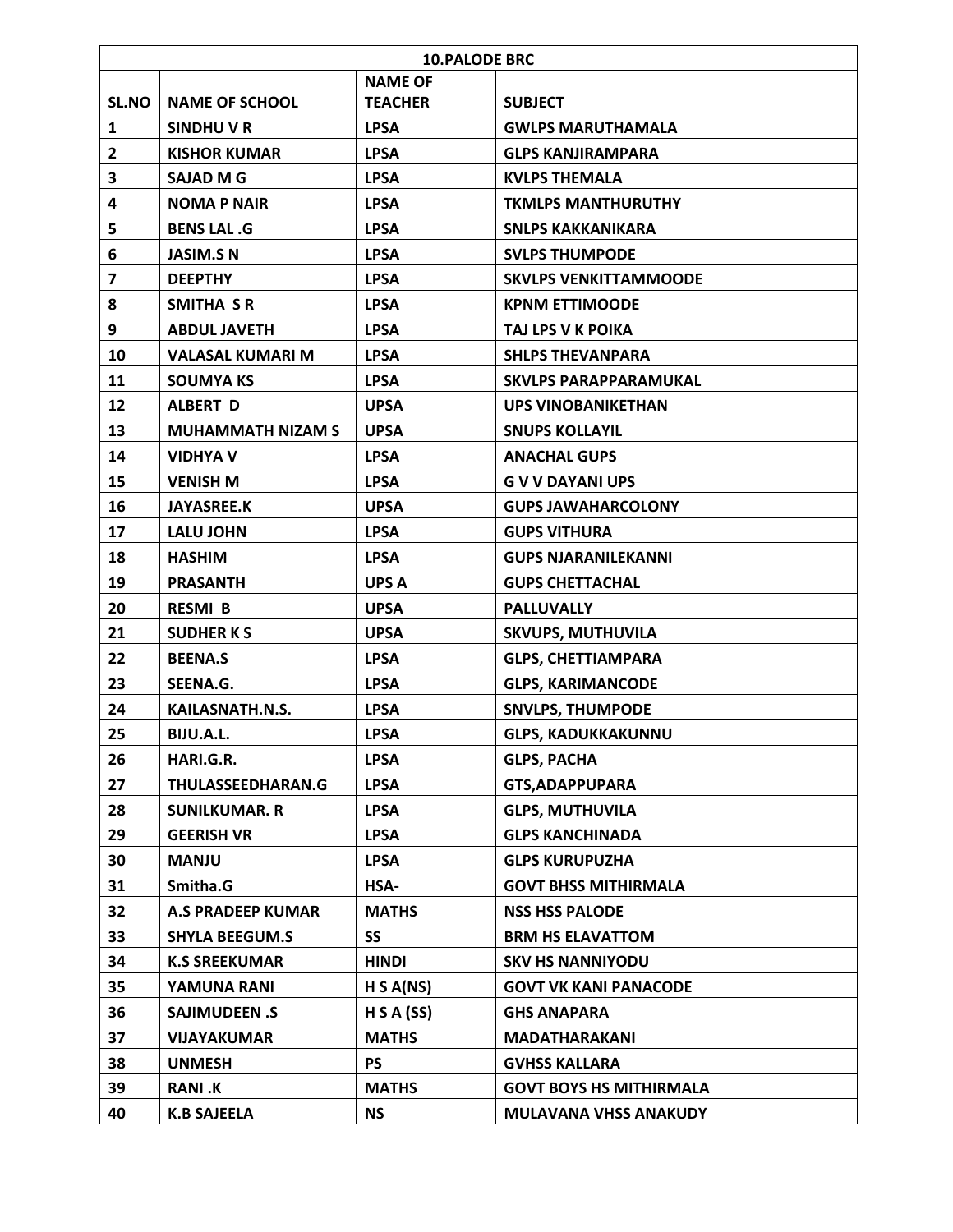|                         | <b>11.VARKALA BRC</b>   |                    |                               |  |
|-------------------------|-------------------------|--------------------|-------------------------------|--|
|                         |                         | <b>NAME OF</b>     |                               |  |
| SL.NO                   | <b>NAME OF SCHOOL</b>   | <b>TEACHER</b>     | <b>SUBJECT</b>                |  |
| $\mathbf{1}$            | <b>S.ASOK KUMAR</b>     | Pry.Tr             | <b>GMHS-NADAYARA</b>          |  |
| $\overline{2}$          | <b>R.RADHIKA</b>        | Pry.Tr             | <b>GLPS-, PANAYIL</b>         |  |
| 3                       | C.G.JAYA                | Pry.Tr             | <b>GLPS-CHILAKKOOR</b>        |  |
| 4                       | C.K.SHYLAKUMARI(Blind)  | Pry.Tr             | <b>LIGHT TO THE BLIND</b>     |  |
| 5                       | <b>ANUPAMA.S</b>        | Pry.Tr             | <b>GLPGS-KURAKKANNI</b>       |  |
| 6                       | <b>B.SANTHAKUMARI</b>   | Pry.Tr             | <b>GWLPS-POIKA</b>            |  |
| $\overline{\mathbf{z}}$ | <b>V.KUMARI GEETHA</b>  | Pry.Tr             | <b>GLPGS-VARKALA</b>          |  |
| 8                       | Ambika Ammal.V          | Pry.Tr             | <b>LPS-KARUNILAKKODE</b>      |  |
| 9                       | <b>J.T.SOMARAJAN</b>    | Pry.Tr             | <b>MVLPS-VARKALA</b>          |  |
| 10                      | <b>G.MANOHAR</b>        | Pry.Tr             | <b>GMHSS-VARKALA</b>          |  |
| 11                      | <b>RENUKA.B</b>         | Pry.Tr             | <b>GLPS-VENKULAM</b>          |  |
| 12                      | <b>Julie Manikantan</b> | Pry.Tr             | <b>GLPS-KAPPIL</b>            |  |
| 13                      | <b>V.R.VIJI</b>         | Pry.Tr             | <b>LVUPS-VENKULAM</b>         |  |
| 14                      | D.S BIJU.               | Pry.Tr             | <b>MRMMKMHSS-EDAVA</b>        |  |
| 15                      | <b>B.BABY SHAILA</b>    | Pry.Tr             | <b>GMLPS-ODETTY</b>           |  |
| 16                      | <b>T.SUNIL</b>          | Pry.Tr             | <b>LMLPS-KARIPPURAM</b>       |  |
| 17                      | <b>P.ASHAKUMARI</b>     | Pry.Tr             | <b>MLPS-MANTHARA</b>          |  |
| 18                      | <b>T.HARIKUMAR</b>      | Pry.Tr             | <b>GLPGS-Vakkom</b>           |  |
| 19                      | Ajitha.S                | Pry.Tr             | <b>G.NEW LPS-VAKKOM</b>       |  |
| 20                      | <b>R.JESSY</b>          | Pry.Tr             | <b>GLPBS-VAKKOM</b>           |  |
| 21                      | <b>V.SHYLAJA</b>        | Pry.Tr             | <b>PROBO. UPS VAKKOM</b>      |  |
| 22                      | <b>K.SUGANTHY</b>       | Pry.Tr             | <b>LMSLPS-VAKKOM</b>          |  |
| 23                      | <b>S.SHEELA</b>         | Pry.Tr             | <b>GUPS-Nilakkamukku</b>      |  |
| 24                      | <b>G.S.SINDHU</b>       | Pry.Tr             | <b>GHSS-VETTOOR</b>           |  |
| 25                      | <b>J.ANSALAM HILARI</b> | Pry.Tr             | <b>MT. CAR. LPS-Vennicode</b> |  |
| 26                      | PREETHY VYOMAKESAN      | Pry.Tr             | <b>GLPS-VILABHAGAM</b>        |  |
| 27                      | <b>A.S.SHEENARANI</b>   | Pry.Tr             | <b>MLPS-VETTOOR-ELAPPIL</b>   |  |
| 28                      | <b>M.S.SUMA</b>         | Pry.Tr             | AMTTI-VILABHAGAM              |  |
| 29                      | <b>VALSALA KUMARI.I</b> | Pry.Tr             | <b>LMSLPS-VARKALA</b>         |  |
| 30                      | PRIYADERSINI.B          | Pry.Tr             | <b>GMLPS-PALACHIRA</b>        |  |
| 31                      | <b>PREM KUMAR.S</b>     | <b>HINDI</b>       | <b>MRM KM HSS EDAVA</b>       |  |
| 32                      | <b>S.SHEEJA</b>         | <b>Mathematics</b> | <b>SNV HS NEDUNGANDA</b>      |  |
| 33                      | <b>KRISHNA KUMAR</b>    | <b>MATHS</b>       | <b>GHSS CHERUNIYOOR</b>       |  |
| 34                      | A.P.SASIKALA            | <b>MAL</b>         | <b>SIVAGIRY HSS VARKALA</b>   |  |
| 35                      | SHYNI.A                 | H S A (NS)         | <b>SSPB HS KADAKAVOOR</b>     |  |
| 36                      | Daisy.D.K               | <b>ENG</b>         | <b>GHSS VETTOOR</b>           |  |
| 37                      | <b>HARIPRASAD</b>       | <b>MATHS</b>       | PALAYAMKUNNU                  |  |
| 38                      | <b>ANTONY PEETER</b>    | H S A(MAL)         | <b>GOVT MODEL HSS VARKALA</b> |  |
| 39                      | <b>SHAJU.V.R</b>        | <b>ENG</b>         | <b>GHSS KAPPIL</b>            |  |
| 40                      | RAJESH.R                | <b>PS</b>          | <b>GVHSS VAKKOM</b>           |  |